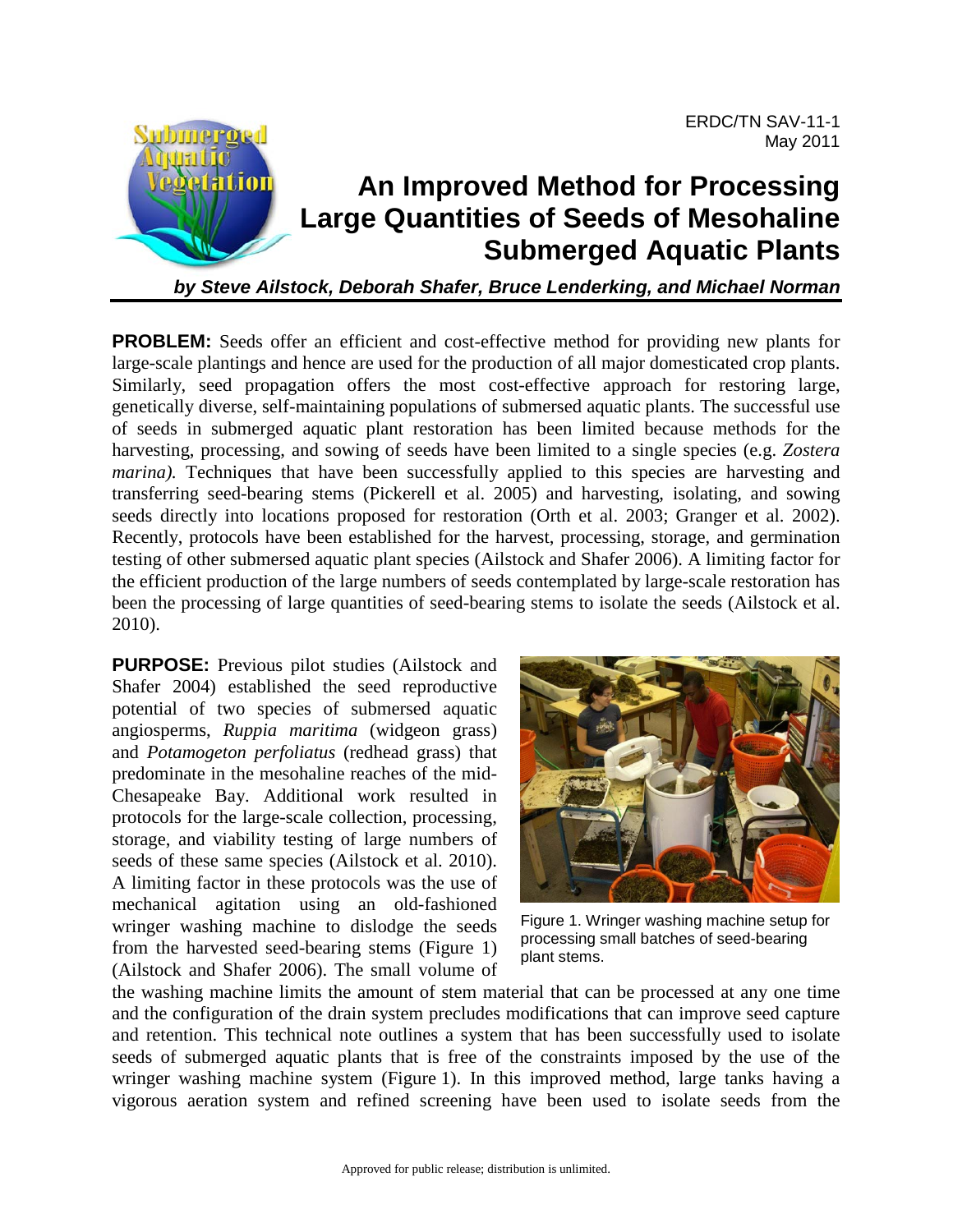ERDC/TN SAV-11-1 May 2011

seed-bearing stems of *Ruppia maritima* (widgeon grass), *Potamogeton perfoliatus* (redhead grass), *Stukenia pectinata* (sago pondweed), and *Zannichellia palustris* (horned pondweed).

**BACKGROUND:** Optimal seed formation for several estuarine submerged aquatic vegetation (SAV) species in the mid-Chesapeake Bay occurs in June, July, and August. This period coincides with the formation of tropical depressions that can significantly elevate site energetics. Since the stems naturally tend to weaken and detach during and immediately after peak seed formation, the appearance of storms can eliminate an otherwise promising collection site literally overnight. Thus, multiple collection sites, some in protected coves, should be identified in advance of seed harvesting. Collecting throughout the reproductive cycle optimizes genetic diversity and ensures that phenotypes that mature both early and late are captured in the collection process. Although such collecting will reduce the efficiency of seed harvest, those seeds that are collected will include a range of other phenotypes, which is important for improving establishment under the variable conditions of the mesohaline environment. There are two options for seed collection. The first utilizes seeds retained in detached stems that accumulate as wrack along shorelines following anthesis (Ailstock and Shafer 2004). This material offers the advantage of a seed source that would otherwise be unavailable for natural reproduction. One disadvantage of wrack is that most seeds have been dispersed; therefore, perunit seed yields are lower than that of material harvested during active growth. A second disadvantage is that the availability of wrack is heavily influenced by weather. Sites along the west-facing shorelines of protected coves can yield abundant wrack in a year where prevailing west winds are light. The same location may yield little if any wrack when storms disperse the broken stems to open-water environments.

A more reliable method for harvesting seeds is to collect seeds directly from actively growing beds prior to stem detachment. For all four species, *R. maritima, P. perfoliatus*, *S. pectinata,* and *Z. palustris*, approximately 75 to 85 percent of the floral structures are produced in the upper third of the stems regardless of water depth (Ailstock, unpublished data). Therefore, the topmost one-third of the seed-bearing photosynthetic stems can be hand-harvested and placed in porous aquaculture baskets. This technique leaves the majority of the photosynthetic stems in place and appears to have negligible effect on the subsoil roots and rhizomes. When hand harvesting is used, many reproductive stems remain intact, thereby minimizing potential adverse effects on the population by leaving considerable amounts of seed in the collection area.

Although collection efficiency will vary with stem densities of the selected populations, many sites allow for the collection of a packed 10-gal (40-L) basket in 20 minutes with modest effort. Once the baskets are dewatered by gravity, the yield is approximately 20 lb (9 kg) of seedbearing stems for *R. maritima, P. perfoliatus, S. pectinata,* and *Z. palustris*. The baskets are then transported to the processing facility and the collected material is placed in large plastic aquaculture tanks. The stem material should be spread in the tanks to a depth of not more than 1 ft (0.3 m) and monitored for temperature as a safeguard against excessive temperatures caused by composting of the heavily hydrated organic mixture that can effectively pasteurize and kill the seeds prior to further processing (Ailstock and Shafer 2006).

**SEED PROCESSING:** Reproductive structures in the collected stem material occur in various stages of development ranging from immature flowers to seed stalks from which mature seeds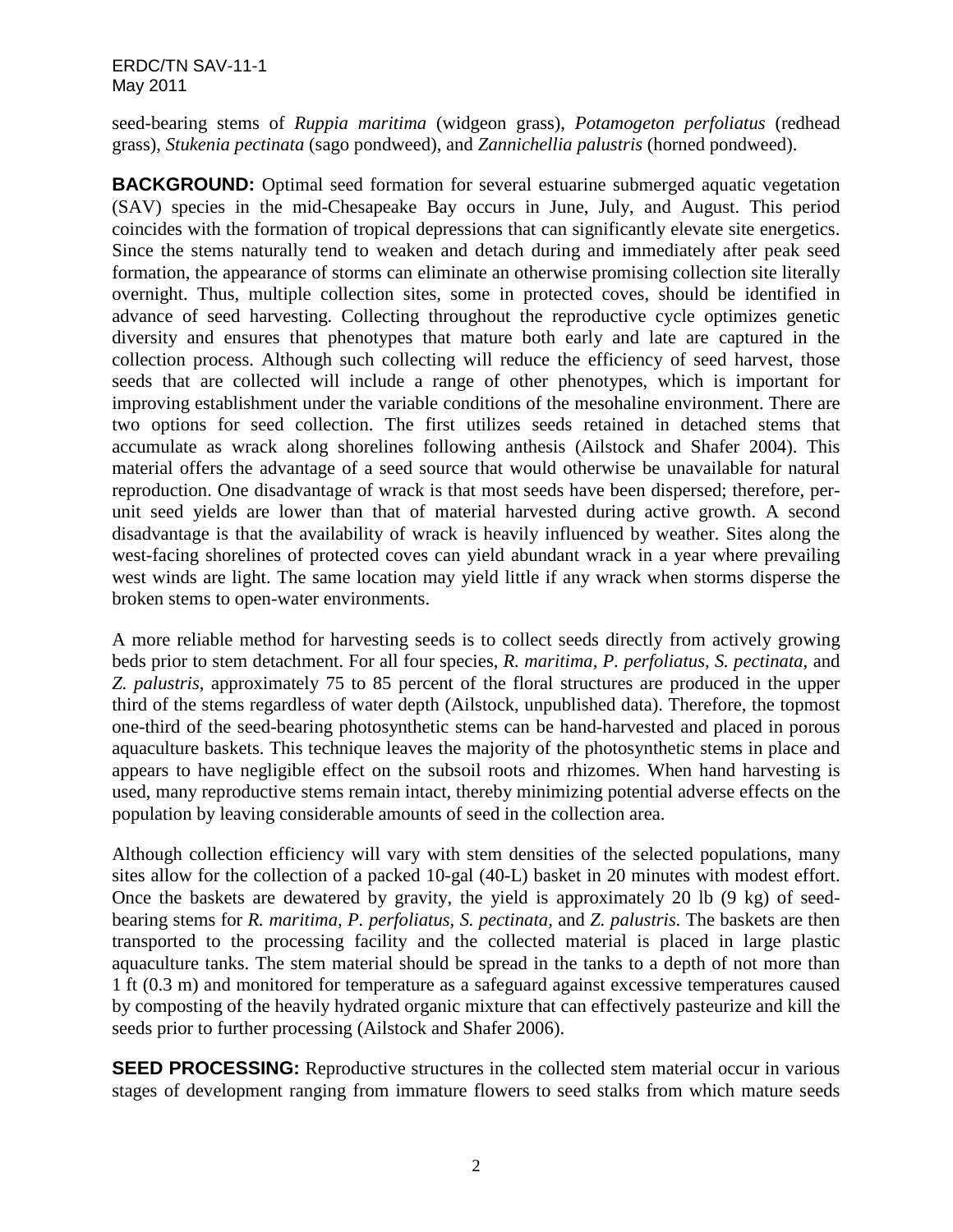have already detached. Seed processing is a method of isolating the mature seeds from the stems and other less-developed reproductive structures (Benech-Arnold and Sanchez 2004, Raghavan 2000). An old-fashioned wringer washing machine (Speed Queen, Lehman Hardware & Appliances, Inc., Kidron, Ohio) had been used to provide the agitation needed to detach and collect seeds in quantity from the collected material. However, the small tub size limited processing to one-fourth to one-half basket of wrack material. A new system was developed that can accommodate up to four baskets of material at a time (Figure 2). This system uses forced air to create turbulence, which dislodges the seeds from the harvested stems. With slight modification, this system can be enlarged by using larger tanks and piping systems.



Figure 2. Seed processing procedure using turbulator. 2a. Turbulator tank prepared for seed processing. 2b. Harvested wrack material is added to allow separation of seed from stems. 2c. After processing, seeds that have been detached and settle to the bottom are captured in a mesh bag as tank is drained. 2d. Seeds and small debris captured while draining tank. 2e. Screening seeds to remove remaining vegetative debris. 2f. representative seeds of *R. maritima* after initial screening. Seed stalks are removed by further processing.

In the revised system (dubbed the "turbulator"), several components are important for efficient processing. The eight inner and eight outer interior air ports are each controlled by separate shutoff valves so that air flows can be adjusted to maximize turbulence in the water column. Without this fine-tuning, the water tends to oscillate in the tank with a gentle sloshing motion that fails to dislodge seeds. The wire and plastic mesh liner is used to minimize the settling of stem debris around the drain and is sealed around the culture tank perimeter with a gasket made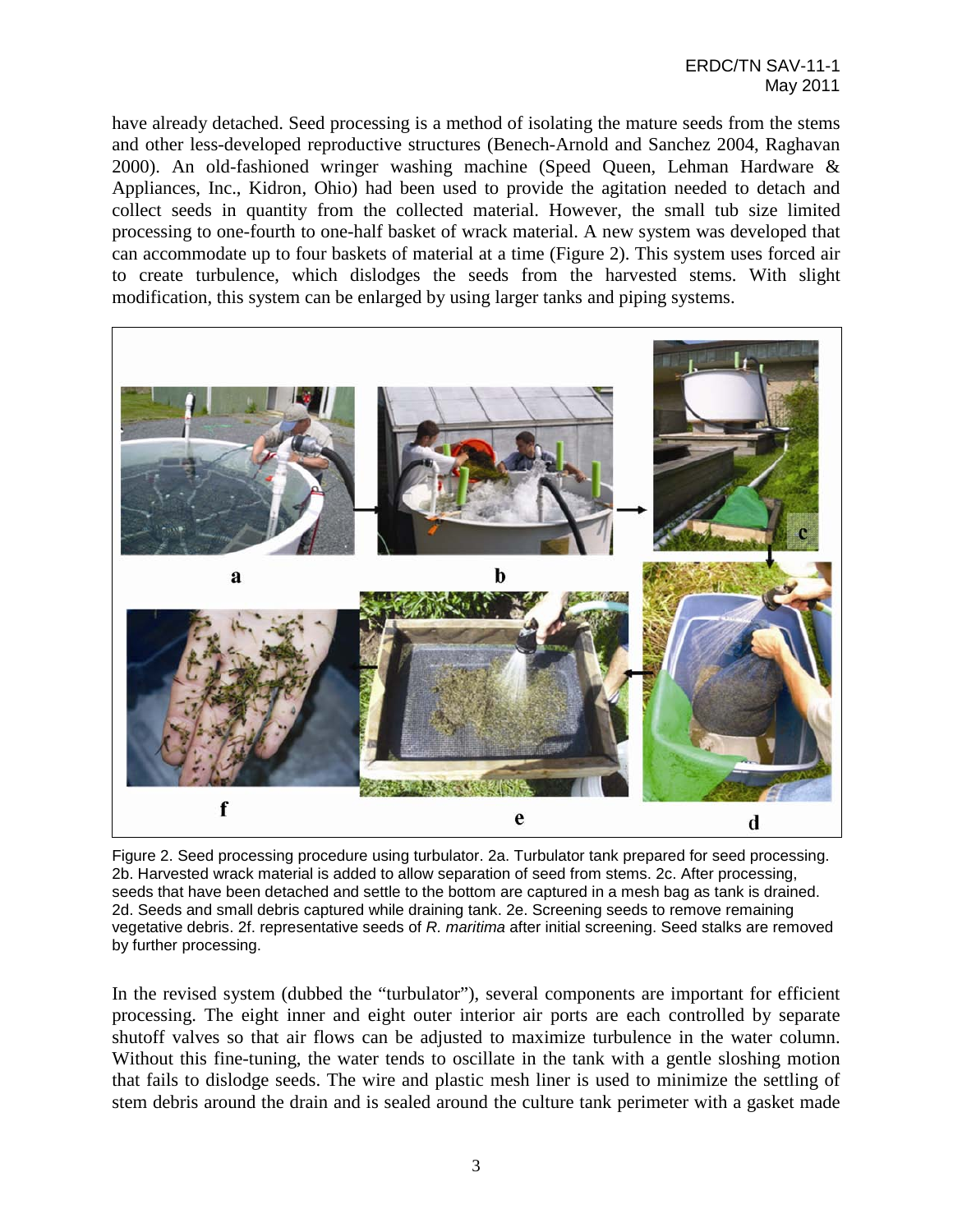ERDC/TN SAV-11-1 May 2011

of foam "swim noodles." Copper tubing is used to create a skeleton that supports the wire mesh and PVC piping and to attach the pulls that are used for removing the aeration system from the culture tank for routine maintenance and cleaning. The system as used employs three 5.0-h.p. commercial wet/dry shop vacuums to create the air flows necessary to power the system. Figure 3 is a schematic of the current turbulator with the component parts listed in Table 1.

A number of factors including species, time of collection, and reproductive development influence the time needed to detach seeds from the harvested stems. The general process begins by storing baskets of harvested wrack in shallow bins for 2-5 days at cool temperatures (20-23 °C) to facilitate aging and after-ripening of seeds. The temperature of this material should be monitored and mixed when temperatures rise  $2 \degree C$  or more above ambient temperatures (Ailstock and Shafer 2006, Ailstock et al. 2010). The harvested wrack is then placed in the turbulator and aerated for 15-30 minutes. At this time the wrack is removed and replaced with 2-3 baskets of new wrack material. The processed wrack is retained for additional storage in shallow bins to continue the after-ripening process for an additional 2-5 days at which time the wrack is processed a second time. Often this second processing yields more seeds than the initial processing (Ailstock et al 2010.); however, these seeds tend to be diluted by a greater degree of vegetative debris produced by partial decay of the leaves.



Figure 3. Schematic of turbulator design showing sizes and major component parts.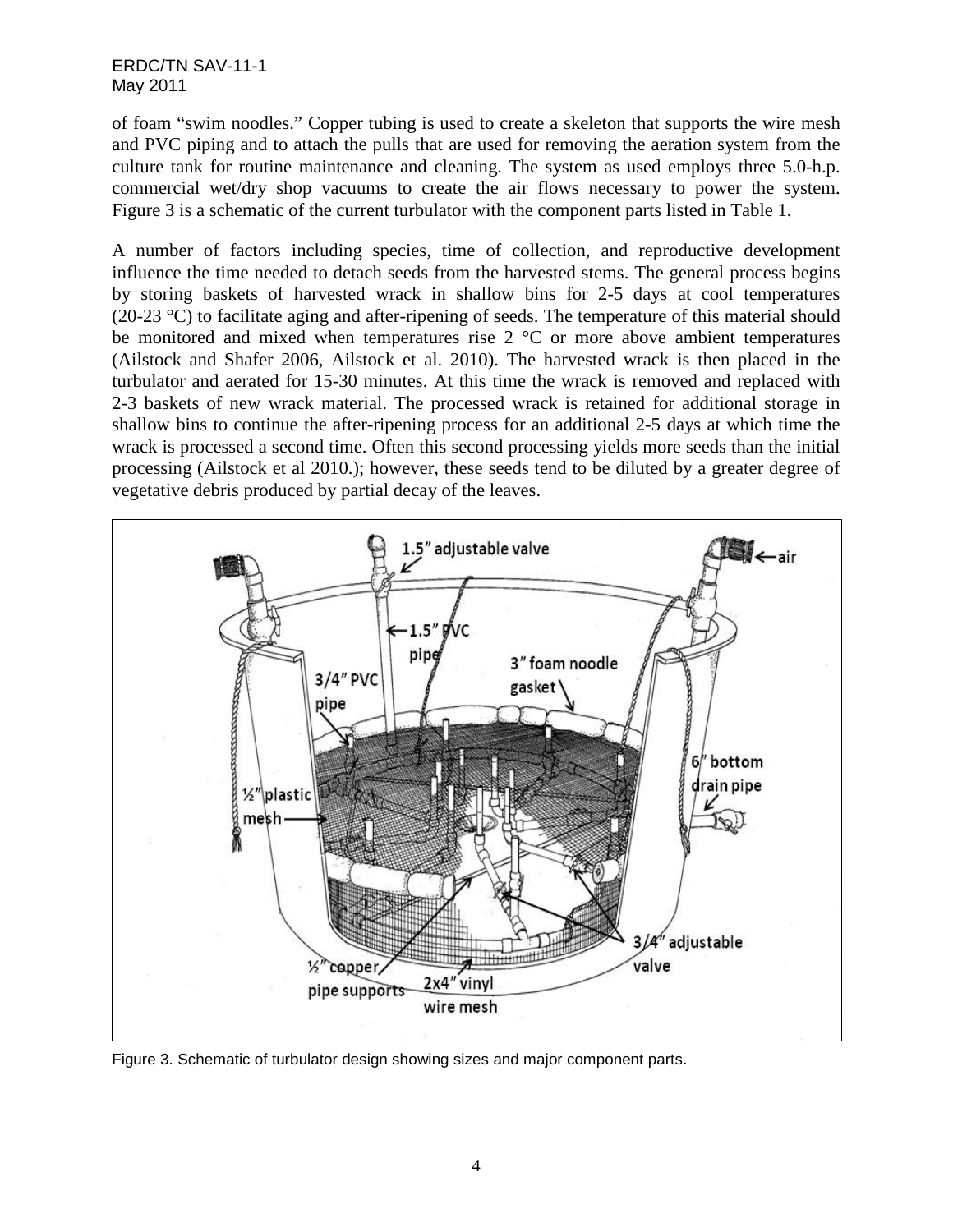| Quantity             | <b>Size</b>                     | <b>Description</b>                      |
|----------------------|---------------------------------|-----------------------------------------|
|                      | <b>Culture Tank</b>             |                                         |
| $\mathbf{1}$         | 72"W x 39"H                     | tank w/6" drain                         |
|                      | <b>PVC Pipe</b>                 |                                         |
|                      |                                 |                                         |
| 12'                  | 1.5"<br>1"                      | schedule 40 pipe                        |
| 10'                  |                                 | schedule 40 pipe                        |
| 18'                  | .75"<br>1.5"                    | schedule 40 pipe<br>Flexible PVC sch 40 |
| 20'                  |                                 |                                         |
|                      | <b>PVC Fittings</b>             |                                         |
| 3                    | 1.5"                            | 90 elbow - female to street             |
| 3                    | 1.5"                            | adjustable valve                        |
| 11                   | 1.5"                            | Tee                                     |
| 8                    | 1"                              | Tee                                     |
| 8                    | 1"                              | 90 elbow                                |
| 8                    | 1"                              | adjustable valve                        |
| 8                    | 1.5" to 1"                      | reduction fitting                       |
| 16                   | 1" to .75"                      | reduction fitting                       |
| 8                    | .75"                            | adjustable valve                        |
|                      | <b>Copper Pipe and Fittings</b> |                                         |
| 20'                  | 0.5"                            | copper pipe                             |
| 2                    | 0.5"                            | Tee                                     |
| 1                    | 0.5"                            | 45 degree fitting                       |
| $\overline{2}$       | 0.5"                            | end caps                                |
| 1                    | 0.5"                            | 90 elbow                                |
|                      | <b>Wire Mesh</b>                |                                         |
| 110 sq. ft.          | $2" \times 4"$                  | vinyl coated wire mesh                  |
| 110 sq. ft.          | $0.5" \times 0.5"$              | plastic mesh                            |
|                      | Other items                     |                                         |
| 3                    | 1.5"                            | rubber coupling                         |
| 20'                  |                                 | pool noodle                             |
| 10                   | 3"                              | hose clamps                             |
| 1                    | large can                       | PVC primer                              |
| 1                    | large can                       | PVC glue                                |
| $\mathbf{1}$         | $1.5 - 2"$                      | PVC cutter                              |
| 4                    | 5'                              | Wooden replacement                      |
| 4                    |                                 | metal straps                            |
| 4                    | 4"                              | carriage bolts w/nut                    |
| 4                    | 4"                              | hose clamps                             |
| 4                    | $1"w \times 6"$                 | 90 - bracket (flat)                     |
| 3                    | 5.0 hp                          | Shop vac                                |
| 3                    | addl kit                        | shop vac hoses                          |
|                      | <b>Tools Needed</b>             |                                         |
| 100                  | 6"                              | zip ties                                |
| 200                  | medium                          | pig rings                               |
| 4                    | 8"                              | spring clamps                           |
| <b>PVC</b> cutter    | hack saw                        | Razor knife                             |
| Wire cutters         | googles                         | copper cutter                           |
| drill                | bits                            | bolt cutters                            |
| regular screw driver | metal file                      | can flux                                |
| propane torch w/can  | extension cords                 | pig ring crimp tool                     |
| roll solder          |                                 |                                         |

**Table 1. Tools and components for constructing a "turbulator" to isolate** 

After repeating this process of removing and replacing wrack 4-5 times (total of 8-15 baskets aerated), the aeration assembly is removed from the tank for cleaning and inspection. The tank is then drained from the bottom through a 2-in. drain pipe to which two plastic mesh bags are attached. The inner bag has a mesh size of 3 mm and the outer bag a mesh size of 1.5 mm. These bags retain the detached seeds and the fine particulates of leaf and stem debris that were not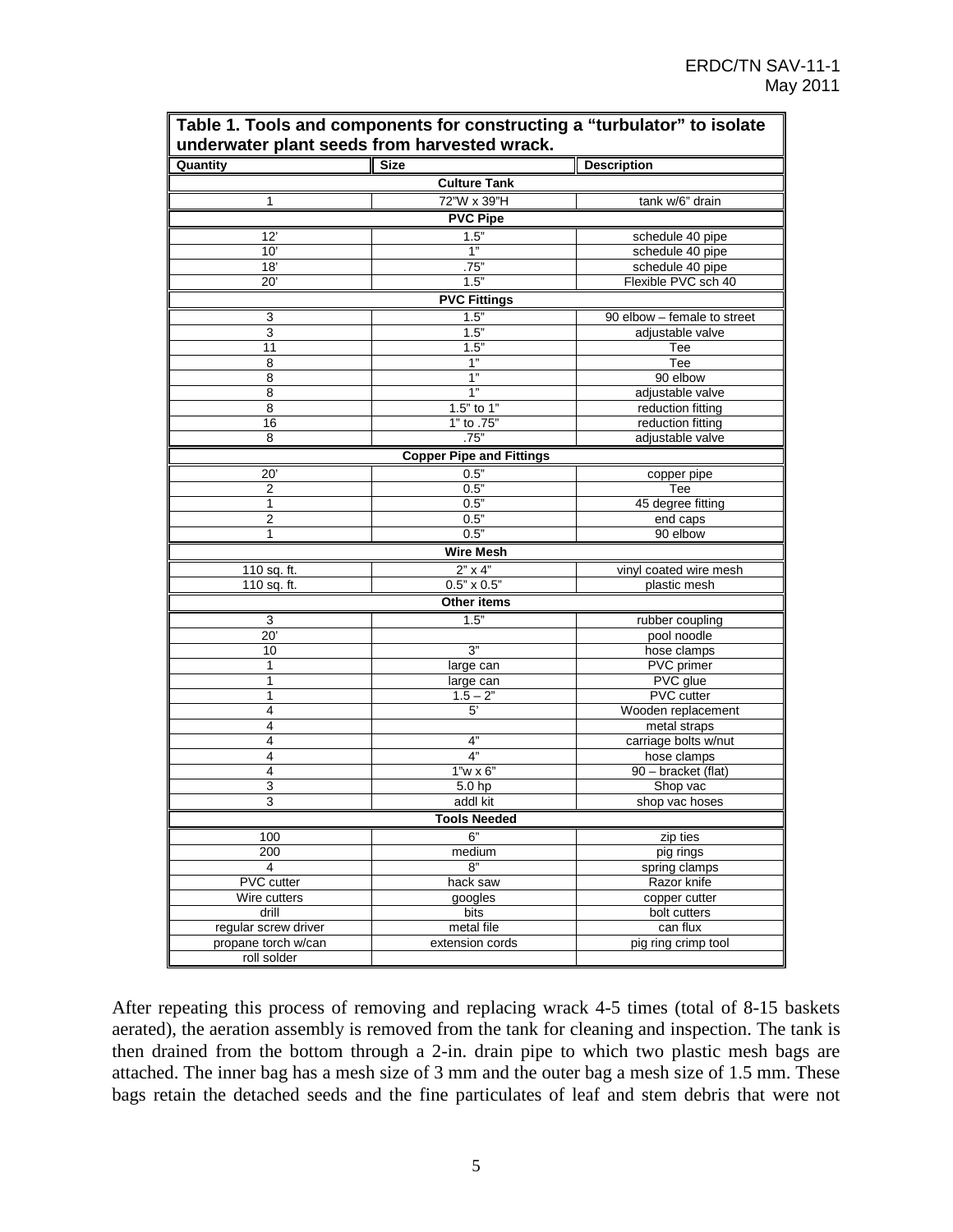ERDC/TN SAV-11-1 May 2011

retained by the ½-in. vinyl plastic mesh of the aeration system. The collected seeds and debris are removed from the bags and washed over a Series 5 wire and plastic screens that range in size from 14 mm to 1.6 mm. These screens are made by attaching the various size meshes to 49- to 64-cm wooden frames. This fine screening is needed to completely separate the seeds from the miscellaneous vegetative debris in preparation for seed storage and testing (described in Ailstock et al. 2010).

**POTENTIAL FOR FURTHER USE:** Seeds have proven to be the most cost-effective means of producing large numbers of genetically diverse plants. In order to exploit seeds for the largescale restoration of underwater flowering plants it will be necessary to identify the environmental conditions favorable to seedling establishment as well as the in situ barriers against successful establishment. Both areas of inquiry require the use of uniform seed stocks whose performance under controlled conditions is known. The techniques presented in this technical note describe a way of isolating large numbers of seeds from four mesohaline species native to the Chesapeake Bay and are applicable to other underwater plants that produce large numbers of seeds. The seeds of these plants are now being used to identify the conditions and habitats necessary for reliable restoration of these species.

**POINTS OF CONTACT:** For more information, contact Dr. Steve Ailstock, Anne Arundel Community College, Maryland, smailstock@aacc.edu, or Dr. Deborah Shafer, U.S. Army Engineer Research and Development Center, Vicksburg, MS (Phone: 601-634-3650, *[Deborah.J.Shafer@usace.army.mil](mailto:Deborah.J.Shafer@usace.army.mil)*).

This document should be cited as follows:

Ailstock, M. S., D. Shafer, B. Lenderking, and M. Norman. 2011. *An improved method for processing large quantities of seeds of mesohaline submerged aquatic plants*. SAV Technical Notes Collection. ERDC/TN SAV-11-1. Vicksburg, MS: U.S. Army Engineer Research and Development Center.

## **REFERENCES:**

- Ailstock, M. S., and D. Shafer. 2004. *Restoration potential of Ruppia maritima and Potamogeton perfoliatus by seed in the mid-Chesapeake Bay*. SAV Technical Notes Collection. ERDC/TN EL-04-02. Vicksburg, MS: U.S. Army Engineer Research and Development Center.
- Ailstock, M. S., and D. Shafer. 2006. Protocol for large-scale collection, processing, and storage of seeds of two mesohaline submerged aquatic plant species. SAV Technical Notes Collection. ERDC/TN SAV-06-3. Vicksburg, MS: U.S. Army Engineer Research and Development Center.
- Ailstock, M. S., D. Shafer, and A. D. Magoun. 2010. Protocols for use of *Potamogeton perfoliatus* and *Ruppia maritima* seeds in large-scale restoration. *Restoration Ecology* 18(4): 560-573.
- Benech-Arnold, R. L., and R. A. Sanchez. (editors). 2004. *Handbook of seed physiology: Applications to agriculture*. New York: Food Products Press, Haworth Reference Press.
- Granger, S., M. Traber, S. W. Nixon, and R. Keyes. 2002. *A practical guide for the use of seeds in eelgrass (Zostera marina) restoration. Part 1. Collection, processing, and storage*. M. Schwartz, ed. Narragansett, RI: Rhode Island Sea Grant.